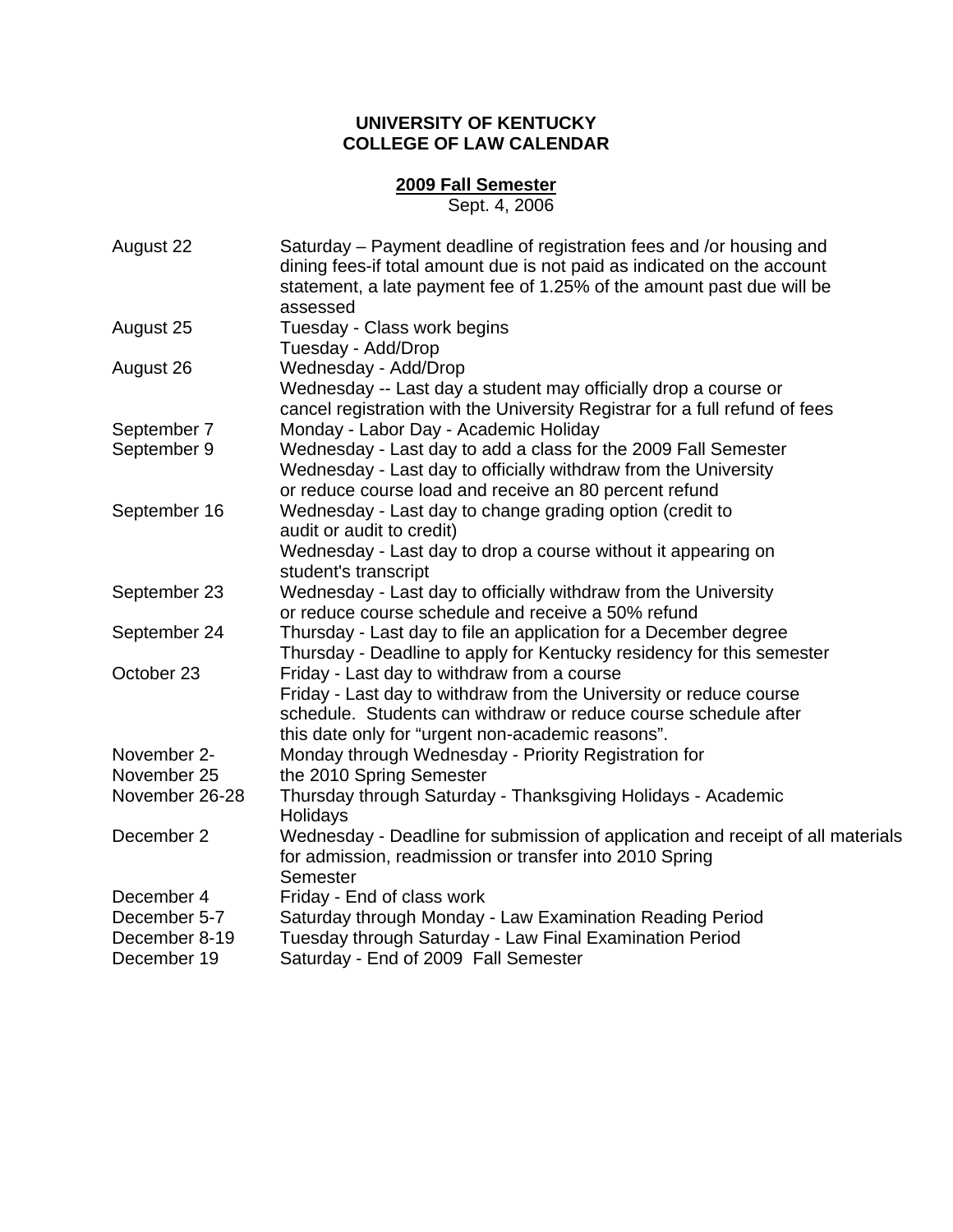# **UNIVERSITY OF KENTUCKY COLLEGE OF LAW CALENDAR**

### **2010 Spring Semester**

Sept. 4, 2006

| January 11         | Monday -Add/Drop                                                                |
|--------------------|---------------------------------------------------------------------------------|
|                    | Monday - Class work begins                                                      |
| January 12         | Tuesday - Add/Drop                                                              |
|                    | Tuesday - Last day a student may officially drop a course or                    |
|                    | cancel registration with the University Registrar for a full                    |
|                    | refund of fees                                                                  |
| January 18         | Monday - Martin Luther King Birthday - Academic Holiday                         |
| January 20         | Wednesday - Last day to add a class for the 2010 Spring<br>Semester             |
|                    | Wednesday - Last day to officially withdraw from the                            |
|                    | University or reduce course load and receive an 80 percent                      |
|                    | Refund                                                                          |
| January 22         | Friday - Payment deadline of registration fees and /or housing and dining fees- |
|                    | if total amount due is not paid as indicated on the account statement, a late   |
|                    | payment fee of 1.25% of the amount past due will be assessed                    |
| February 3         | Wednesday - Last day to change grading option (credit to                        |
|                    | audit or audit to credit)                                                       |
|                    | Wednesday - Last day to drop a course without it appearing on                   |
|                    | student's transcript                                                            |
| February 10        | Wednesday - Last day to officially withdraw from the University                 |
|                    | or reduce course schedule and receive a 50% refund                              |
| February 11        | Thursday - Last day to file an application for a May degree                     |
|                    | Thursday - Deadline to apply for Kentucky residency for this semester           |
| February 28        | Sunday - Last day for submission of application for admission                   |
|                    | for 2010 Fall Semester                                                          |
| March 12           | Friday - Last day to withdraw from the University or reduce                     |
|                    | course schedule. Students can withdraw or reduce course                         |
|                    | schedule after this date for "urgent non-academic reasons"                      |
| March 15 - 20      | Monday through Saturday - Spring Vacation - Academic Holidays                   |
| March 29 -         | Monday through Wednesday - Priority Registration for the                        |
| April 21           | 2010 Summer Session and 2010 Fall Semester                                      |
| April 23           | Friday - End of class work                                                      |
| <b>April 24-26</b> | Saturday through Monday - Law Examination Reading Period                        |
| April 27- May 8    | Tuesday through Saturday - Law Final Examination Period                         |
| May 7              | Friday - Law Commencement                                                       |
| May 8              | Saturday - End of 2010 Spring Semester                                          |

### **UNIVERSITY OF KENTUCKY COLLEGE OF LAW CALENDAR**

**2010 Summer Session**

Sept. 4, 2006